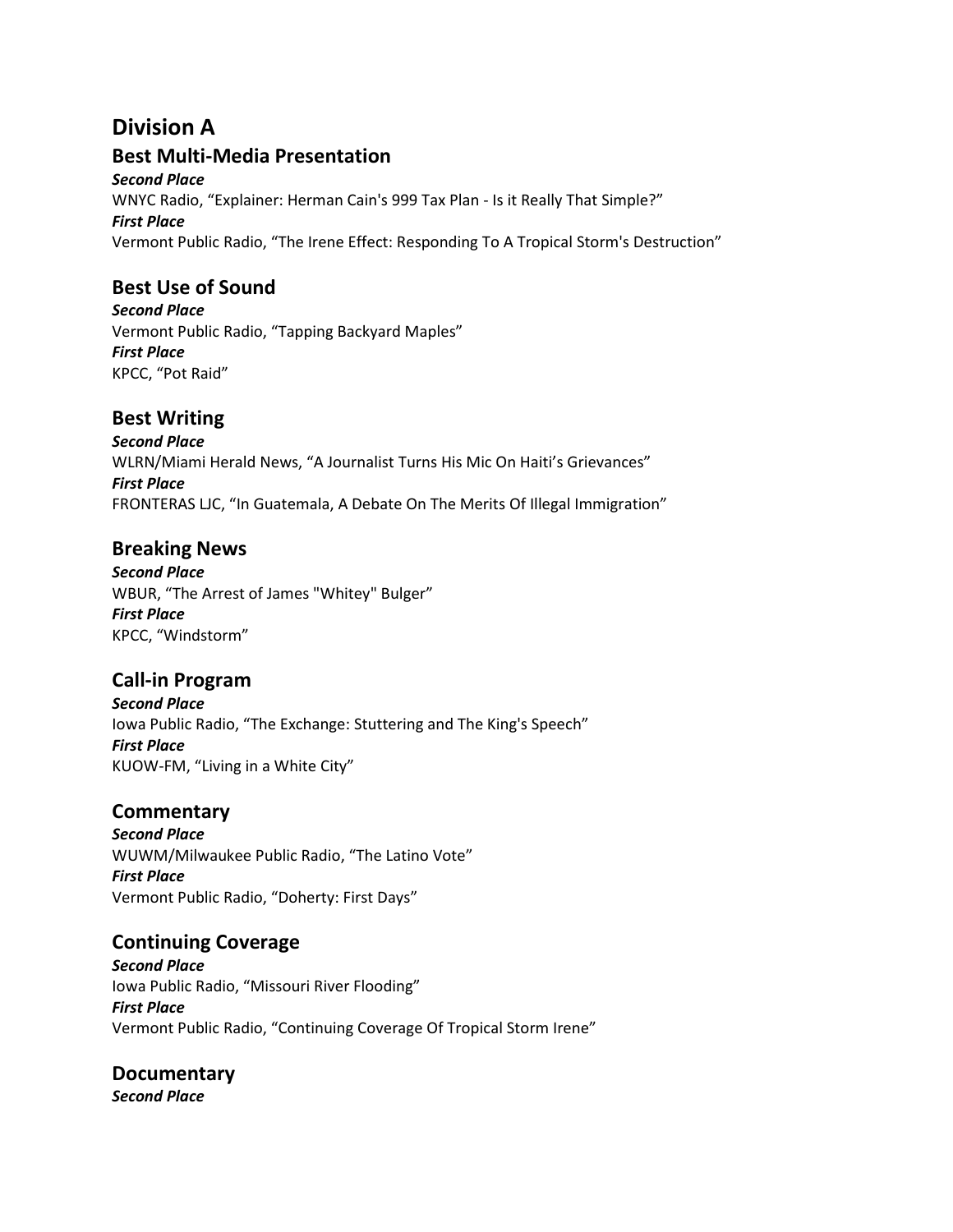ChicagoPublic Radio/WBEZ, "Cops and Neighbors: Explaining the divide between police and the community" *First Place*  WBUR, "Remembering 9/11"

### **Enterprise/Investigative**

*Second Place*  Northwest News Network, "Silver Valley Profits Come With Losses" *First Place*  Capital Public Radio, "Toxic Town"

#### **Interview**

*Second Place*  WSHU Public Radio, "A talk with Jules Feiffer" *First Place*  KPCC, "Parenting on the Edge-Cancer"

#### **News Feature**

*Second Place*  Vermont Public Radio, "Plymouth Rallies Around Residents Who Lost Homes To Irene" *First Place*  WNYC Radio, "Cellphone Ban is a Tale of Two City Schools"

#### **News/Public Affairs Program**

*Second Place*  KJZZ 91.5 FM, "The Mormon Church and Politics" *First Place*  Vermont Public Radio, "Vermont Edition: Update Of Storm Devastation"

#### **Newscast**

*Second Place*  Iowa Public Radio, "12/14/2011 7:30am IPR Newscast" *First Place*  WVXU, "Newscast: November 9, 2011"

#### **Series**

*Second Place*  KPCC, "Secure Communities" *First Place*  KPCC, "Grocery Series"

#### **Soft Feature**

*Second Place*  KPLU, "I Wonder Why...Seahawks fans are loudest in league" *First Place*  ChicagoPublic Radio/WBEZ, "Electric barrier, last line against invasive species"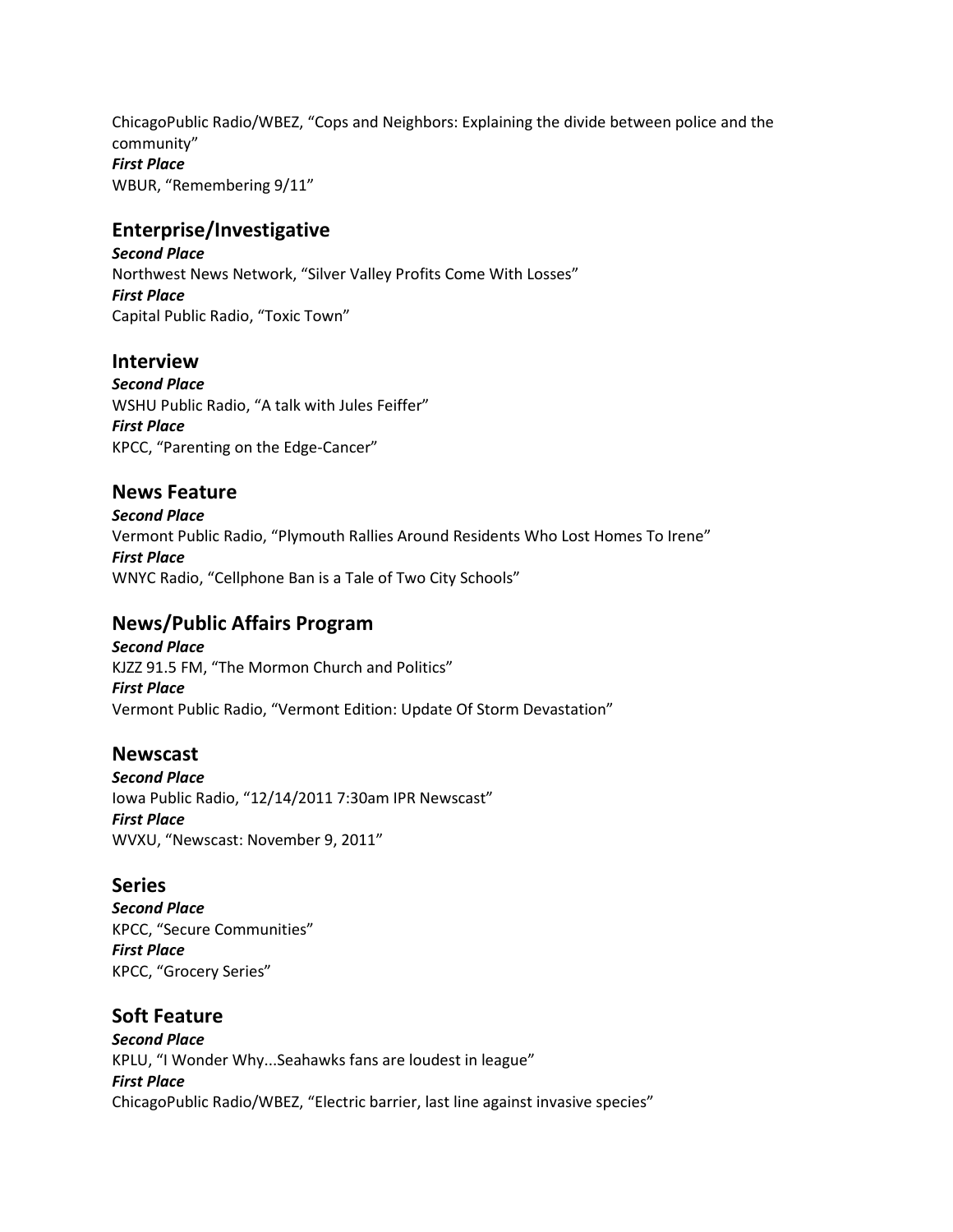## **Spot News**

*Second Place*  Northwest News Network, "Protestors Disrupt Start Of Washington Special Session" *First Place*  WHYY - FM, "At his spot, Vento remembered with affection"

## **Best Multi-Media Presentation**

*First Place*  Prairie Public, "High Risk High: Youth Drinking in North Dakota"

## **Division B**

## **Best Use of Sound**

*Second Place*  WIUM/WIUW - FM, "Home Soil" *First Place*  NashvillePublic Radio, "Transitioned - Nobody Can Survive Without Backup"

## **Best Writing**

*Second Place*  Wyoming Public Radio, "Land Conservation, a boom time" *First Place*  WBGO, "Whole Lotta Shakin' Goin' On"

### **Breaking News**

*Second Place*  North Country Public Radio, "All Before Five, 08/29/11" *First Place*  WBGO, "Hurricane Irene"

### **Call-in Program**

*Second Place*  WBGO, "Newark Today, September 8, 2011" *First Place*  KERA - 90.1 Dallas, "Social Media's Impact on the Law"

### **Commentary**

*Second Place*  WBHM - FM, "Alabama Immigrants: Skilled or Unskilled Labor" *First Place*  WFDD, "Small Waves of the Future"

### **Continuing Coverage**

*Second Place*  North Country Public Radio, "Spring Flood - 2011"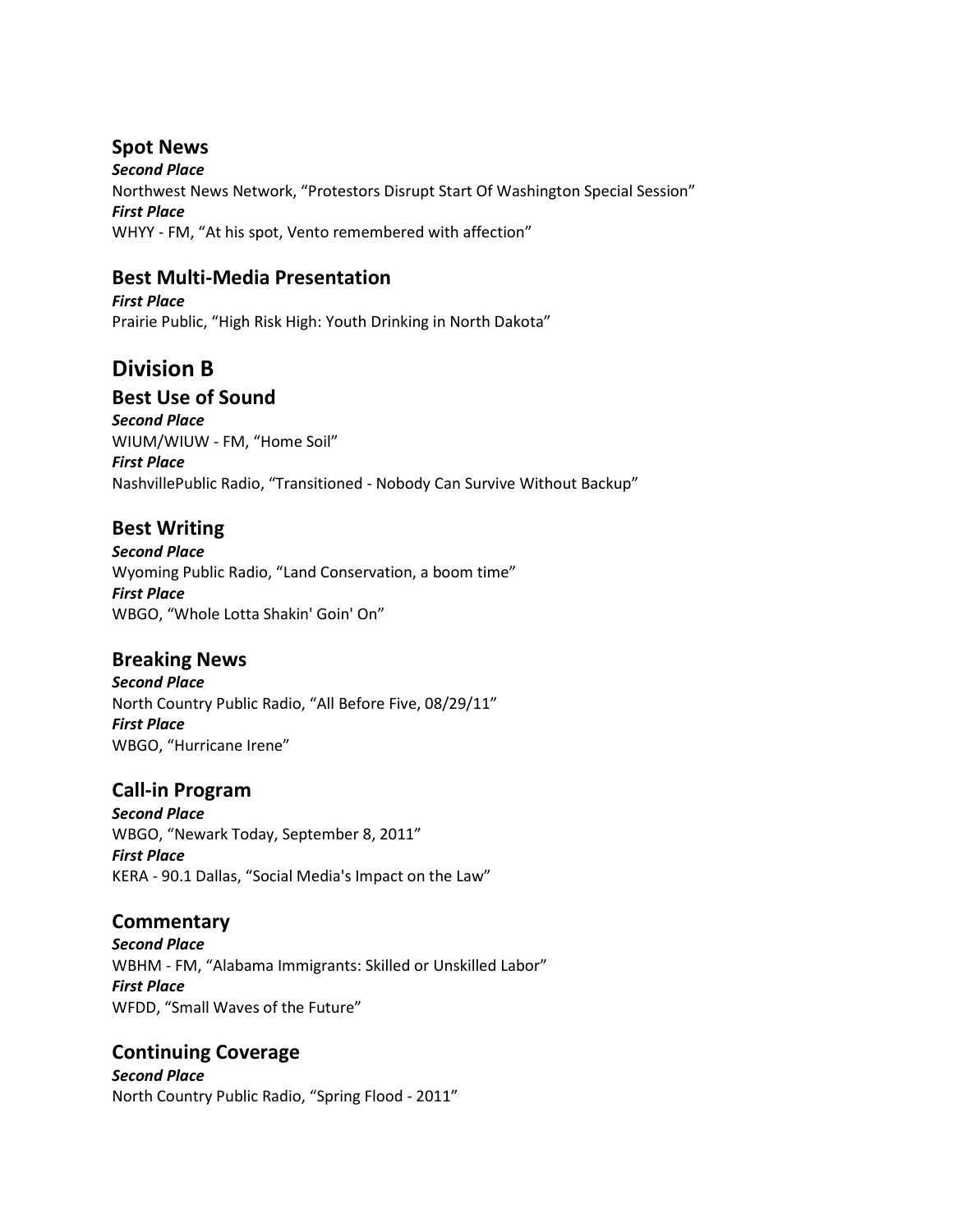*First Place*  WBGO, "Hurricane Irene And Its Aftermath"

#### **Documentary**

*Second Place*  WMFE - FM, "Final Flight: A WMFE News Special" *First Place*  WVTF Public Radio, "Fear of Fracking"

#### **Enterprise/Investigative**

*Second Place*  Wyoming Public Radio, "Insurance Pool Concerns" *First Place*  Wyoming Public Radio, "Possible uranium contamination on Wind River Reservation"

#### **Interview**

*Second Place*  WBFO, "85 year old pianist releasing first album" *First Place*  WFDD, "9th Wonder"

#### **News Feature**

*Second Place*  WBGO, "Newark Roll Call" *First Place*  NashvillePublic Radio, "Getting Back to Battle with a Brain Injury"

### **News/Public Affairs Program**

*Second Place*  WBGO, "The WBGO Journal, June 3, 2011" *First Place*  Wyoming Public Radio, "Open Spaces 8-5-11"

#### **Newscast**

*Second Place*  WBAA, "WBAA News February 2, 2011" *First Place*  WBFO, "WBFO NEWSCAST"

**Series**  *Second Place*  N-E-T Radio, "Gang Fight: Nebraska" *First Place*  Alabama Public Radio, "Oil & Water: Recovering from the Spill"

#### **Soft Feature**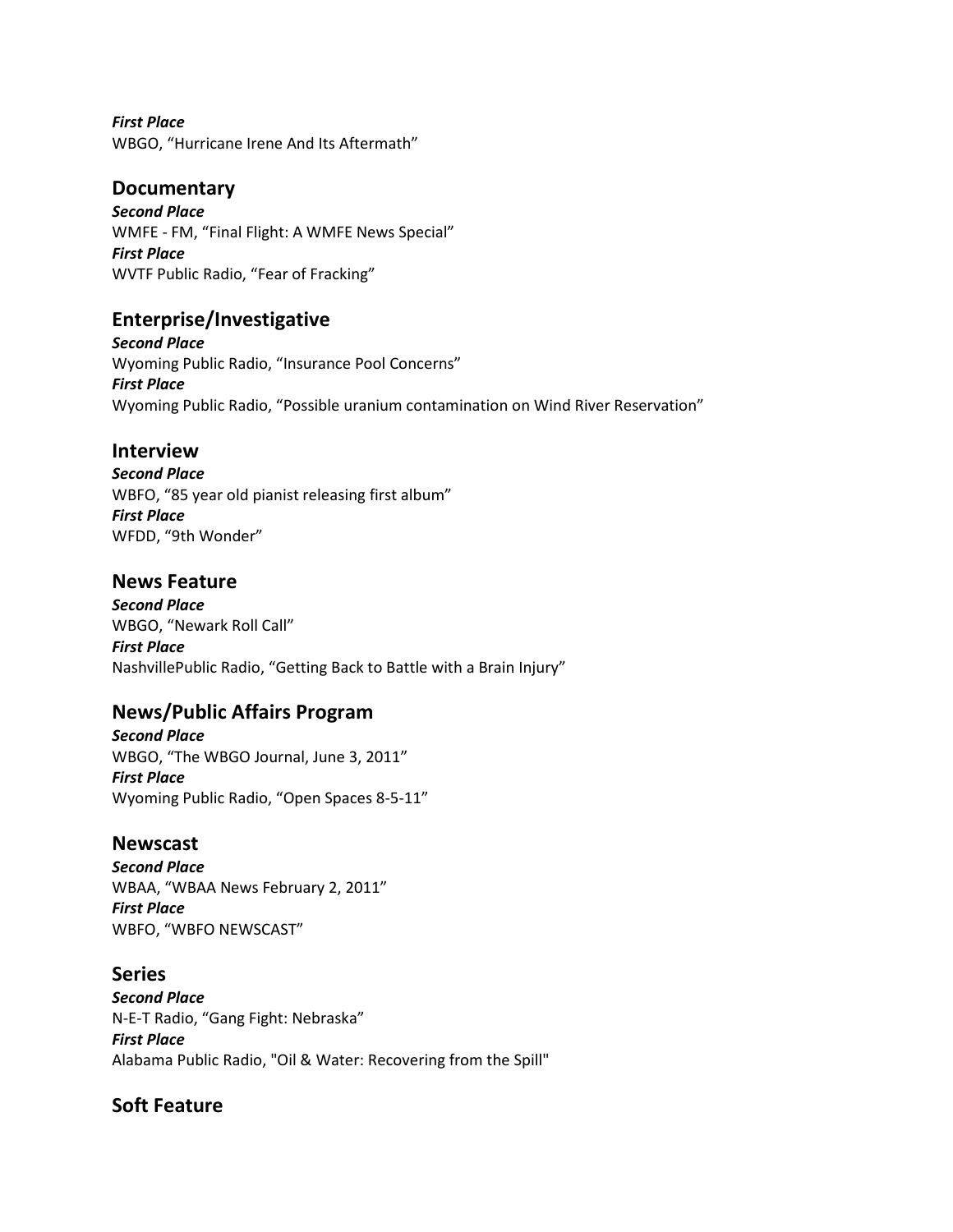#### *Second Place*

WIUM/WIUW - FM, "Roller Derby Queens" *First Place*  Wyoming Public Radio, "A venture into the 23rd annual Wyoming Taxidermy Competition"

## **Spot News**

*Second Place*  WFDD, "Funeral Begins for 5 Murdered Children of Guilford County Shooting Rampage" *First Place*  WBFO, "Bullied to Death: The Bullying of Jamey Rodemeyer"

## **Division C**

### **Best Multi-Media Presentation**

*First Place*  KRCC, "Western Skies: July 3, 2011, "Cowboy Myth and Culture†"

## **Best Use of Sound**

*Second Place*  Aspen Public Radio, "Composting is Heating Up" *First Place*  WCAI, "Fado is Life"

#### **Best Writing**

*Second Place*  KLCC, "McKenzie River Drift Boats Via the Grand Canyon" *First Place*  KVNO, "The value of urban art"

### **Breaking News**

*Second Place*  KVNO, "Mavericks reel after UNO's surprise move" *First Place*  KLCC, "City Council Tells Occupy Eugene to Leave Park"

### **Call-in Program**

*Second Place*  WCAI, "radioactive" *First Place*  Northeast Indiana Public Radio, "Midday Matters - "Brown-Mackie / 12 Cities Project"

**Commentary**  *First Place*  KLCC, "Eugene's Funniest Person Dies"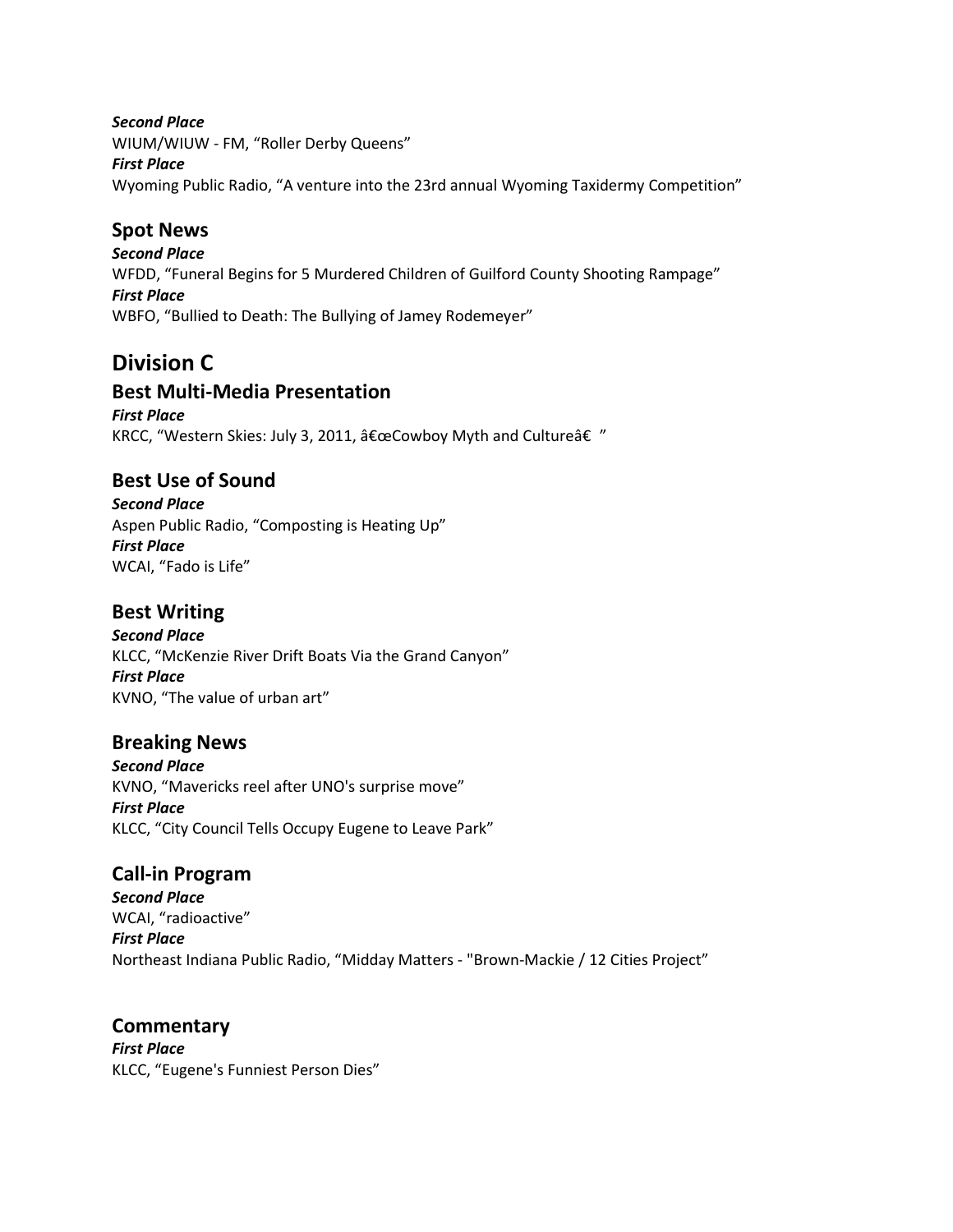## **Continuing Coverage**

*Second Place*  WPSU - FM, "Coverage of the Jerry Sandusky Child Sex Abuse Scandal" *First Place*  WFIU, "Franklin Township Busing"

#### **Documentary**

*Second Place*  KGNU, "Fire on the Mountain: How Gold Hill was Saved" *First Place*  WYSO Public Radio, "A Clear Day In September"

### **Enterprise/Investigative**

*Second Place*  WUKY, "Lexington Family's Tragedy Results in DOD Changes" *First Place*  WCAI, "The Falmouth Experience: The Trouble with One Town's Wind Turbine"

#### **Interview**

*Second Place*  WYSO Public Radio, "WYSO Weekend July 3rd 2011: Segment 1, Tony Powers & Synesthesia" *First Place*  WCAI, "Jennifer Wright Knust"

#### **News Feature**

*Second Place*  WRKF, "Floating Islands Project Aims to Restore Coast" *First Place*  WFIU, "How YouTube Is Changing The Classroom"

### **News/Public Affairs Program**

*Second Place*  WFUV, "Cityscape: Fighting Back Against Domestic Violence" *First Place*  KRCC, "Western Skies, March 6, 2011: "Military"

### **Series**

*Second Place*  Northeast Indiana Public Radio, "Snapshots of Breast Cancer" *First Place*  WKNO - FM, "Gangs in the City"

#### **Soft Feature**

*Second Place*  WYSO Public Radio, "The Art of Threshold Singing" *First Place*  WPSU - FM, "Bike Month: Beating the Beast"